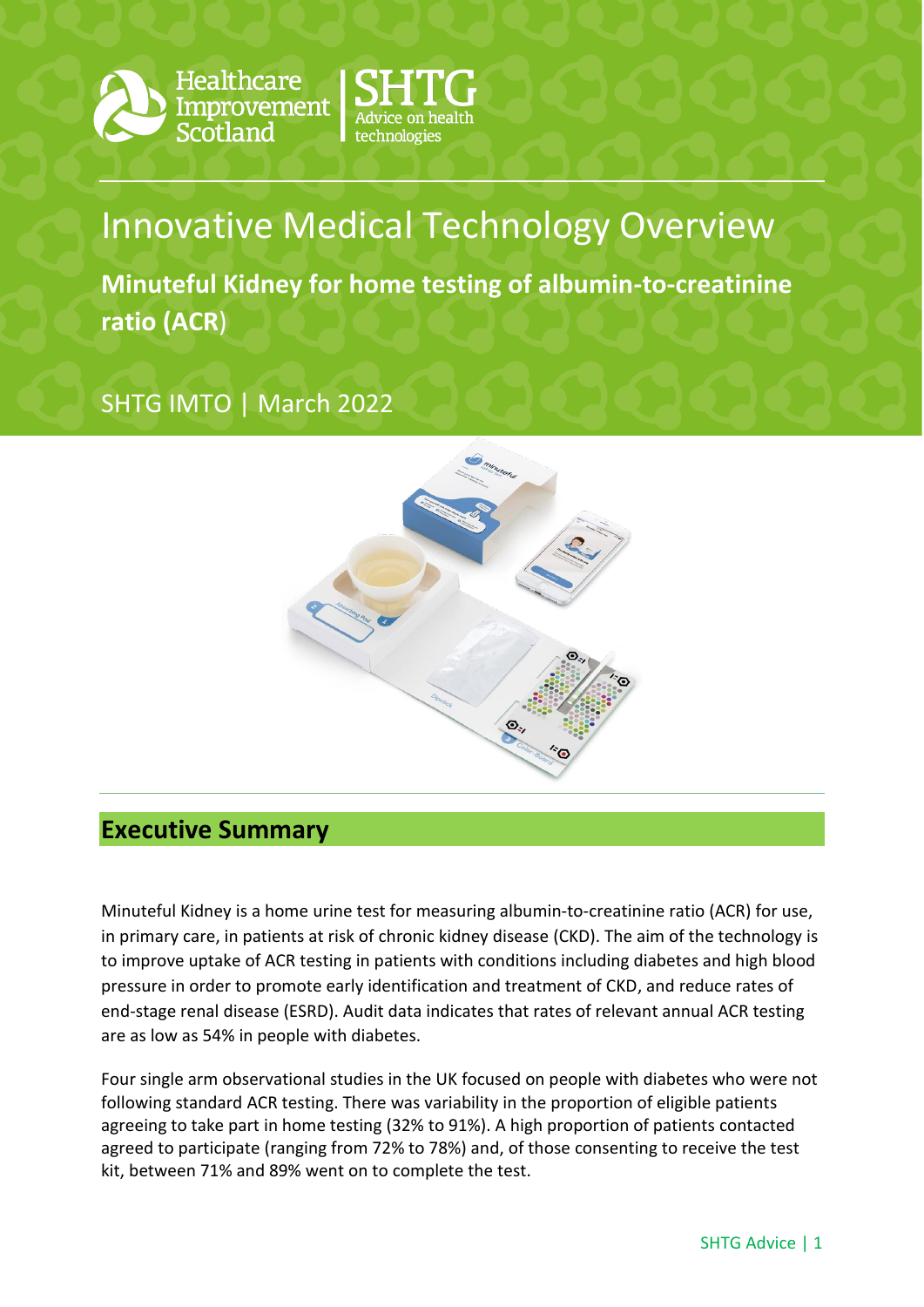- The main reasons for non-participation were not having access to a smartphone and preferring to have the test at the GP surgery.
- **Across studies, the proportion of patients recording a positive (abnormal or high abnormal)** test result ranged from 23% to 25%.
- **P** Patient satisfaction amongst those using the test was high. Between 92% and 98% of users found it easy or very easy to use and 84% to 97% expressed that their preference was for home testing.
- Two studies provided views of healthcare staff. The challenges in following up abnormal test results in patients who did not routinely engage with primary care was noted.
- No safety issues were identified.

Two cost-consequence analyses based on one model concluded that Minuteful Kidney is likely to be cost saving when compared with usual care. These findings rely on assumptions of test results being appropriately followed up with repeat testing, monitoring and, where required, treatment to prevent ESRD.

To derive benefit from using the technology in the long term, adequate and appropriate follow up is needed for patients with positive tests.

#### **Technology and Innovative aspect**

Minuteful Kidney is a smartphone-based diagnostic home urine test for the semi-quantitative detection of microalbumin and creatinine, and the qualitative measurement of the ratio between them (the ACR). The technology is CE marked as an in vitro diagnostic for self testing.<sup>1</sup> FDA approval documents indicate substantial equivalence of the device to existing reagent strips for semi-quantitative ACR testing, based on levels of agreement between tests on a range of samples.<sup>2</sup>

The test allows people with diabetes, high blood pressure or other risk factors for CKD to test themselves at home and receive immediate results.

The technology consists of an ACR test kit and a mobile application containing image recognition software which allows a smartphone to act as an ACR urine strip analyser using a software algorithm, computer vision and colourimetric analysis.

The ACR test kit is delivered to the patient's home and contains all the single-use equipment needed for in vitro ACR testing, including: 1

- **a** urine collection cup
- **an individually wrapped ACR urine reagent strip (dipstick)**
- **a** an absorbent pad to remove excess liquid from the reagent strip, and
- **a** a colour-board to enable image recognition.

The patient also receives a text message from their healthcare provider inviting them to download the ACR app. The app can be installed on Android and iOS smartphones that meet minimum hardware criteria. The app guides the patient through each step of the testing process using text, video and audio support.

The test process takes about 3-5 minutes and includes the following steps:

1. collect a urine sample using the urine collection cup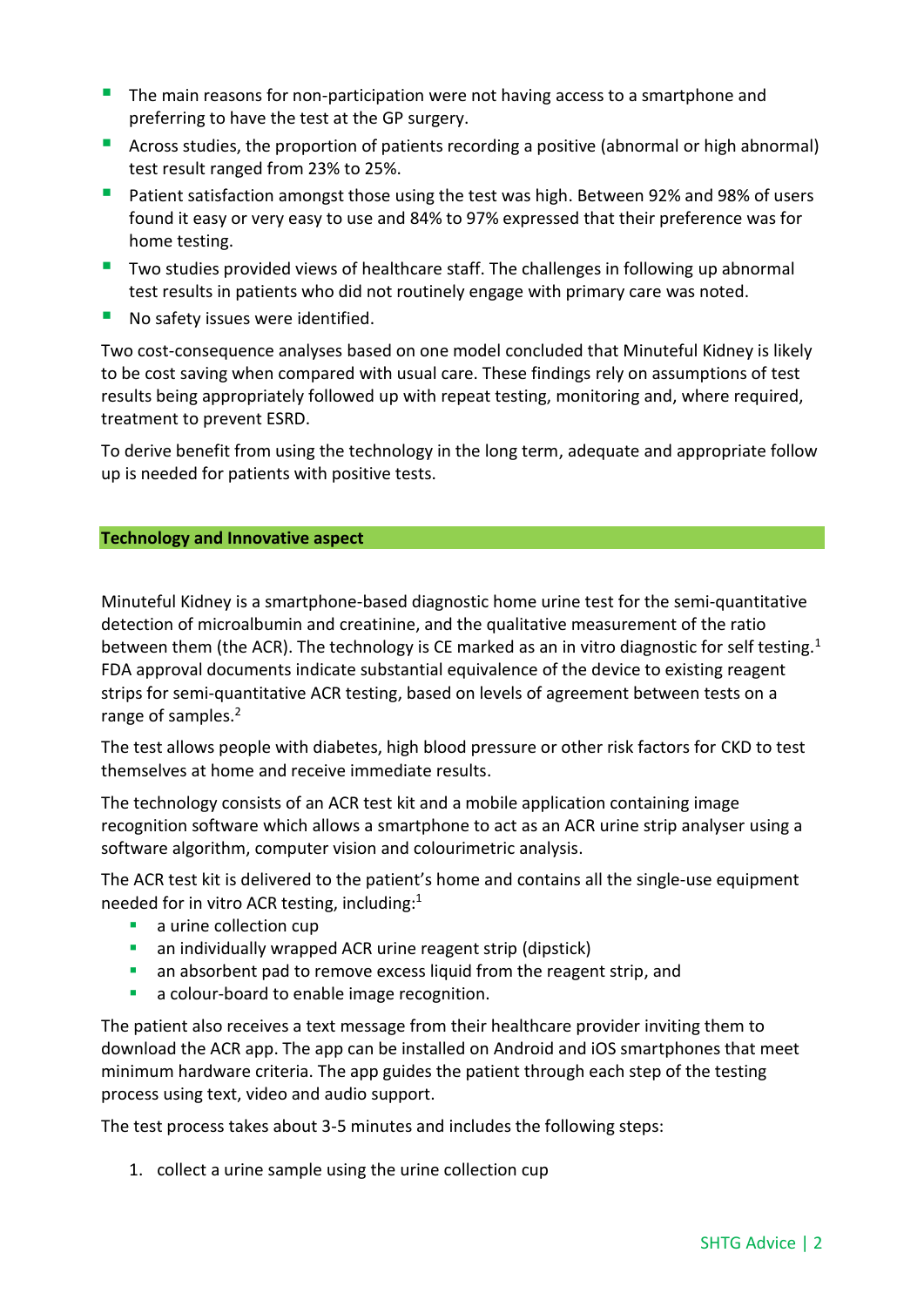- 2. dip the reagent strip into the sample for 1 second, remove any excess liquid with the absorbent pad and place the strip on the colour-board
- 3. wait 1 minute (60 seconds) then scan the colour-board for the software algorithm to analyse the scanned image, and
- 4. ACR results will appear on the app when the test is complete.

The app automatically and securely sends the analysed results to the referring clinician through the patient's electronic medical record (EMR) for follow up, if required.

Minuteful Kidney offers patients the option, which may be more convenient, to carry out semiquantitative urine ACR testing within their own home, compared with standard of care where patients are required to bring a urine sample to their general practice for it to be sent to a lab for analysis. Results are shared immediately with a clinician through the EMR. This allows realtime results to be reviewed and followed up. $1$ 

#### **Patient group**

ACR testing is recommended for adults at risk of CKD. This includes people with diabetes, hypertension and other risk factors including acute kidney injury, cardiovascular disease, structural renal tract disease, recurrent renal calculi or prostatic hypertrophy, multisystem diseases with potential kidney involvement, family history of end-stage kidney disease, opportunistic detection of haematuria and prescribed drugs that have an effect on kidney function.<sup>1</sup>

The most recent Scottish Diabetes Survey (2020) estimates that there were over 317,000 people with a diagnosis of diabetes in Scotland in 2019. 3 In 2019, around a quarter of the population of Scotland aged 16 years and over had raised blood pressure.<sup>4</sup> Based on data from a limited number of practices in 2018/19, the prevalence of CKD in Scotland was 3.08 per 100 registered population.<sup>5</sup>

Despite guidance on ACR testing, the National CKD Audit (2017) found that only 54% of people with diabetes have relevant annual urinary ACR tests. For other groups (such as those with hypertension), ACR rates are below  $30\%$ <sup>1</sup>

#### **Current practice: comparators and use in pathway of care**

ACR testing is recommended for people with diabetes and those without diabetes with a glomerular filtration rate (GFR) of less than 60 ml/min/1.73 m<sup>2</sup>. The presence of protein in the urine should be tested for by measuring ACR and testing for blood in the urine using a reagent strip.

Current standard of care for urine ACR testing involves asking the patient to collect a urine sample at home which they bring back to the healthcare provider who sends it for laboratory analysis.<sup>1</sup> A repeat test is required for any first ACR reading between 3 mg/mmol and 70 mg/mmol. A confirmed ACR reading of ≥3 mg/mmol is considered clinically important. Reagent strips are not recommended unless they can specifically measure albumin at low concentrations and express the results as an ACR, like Minuteful Kidney.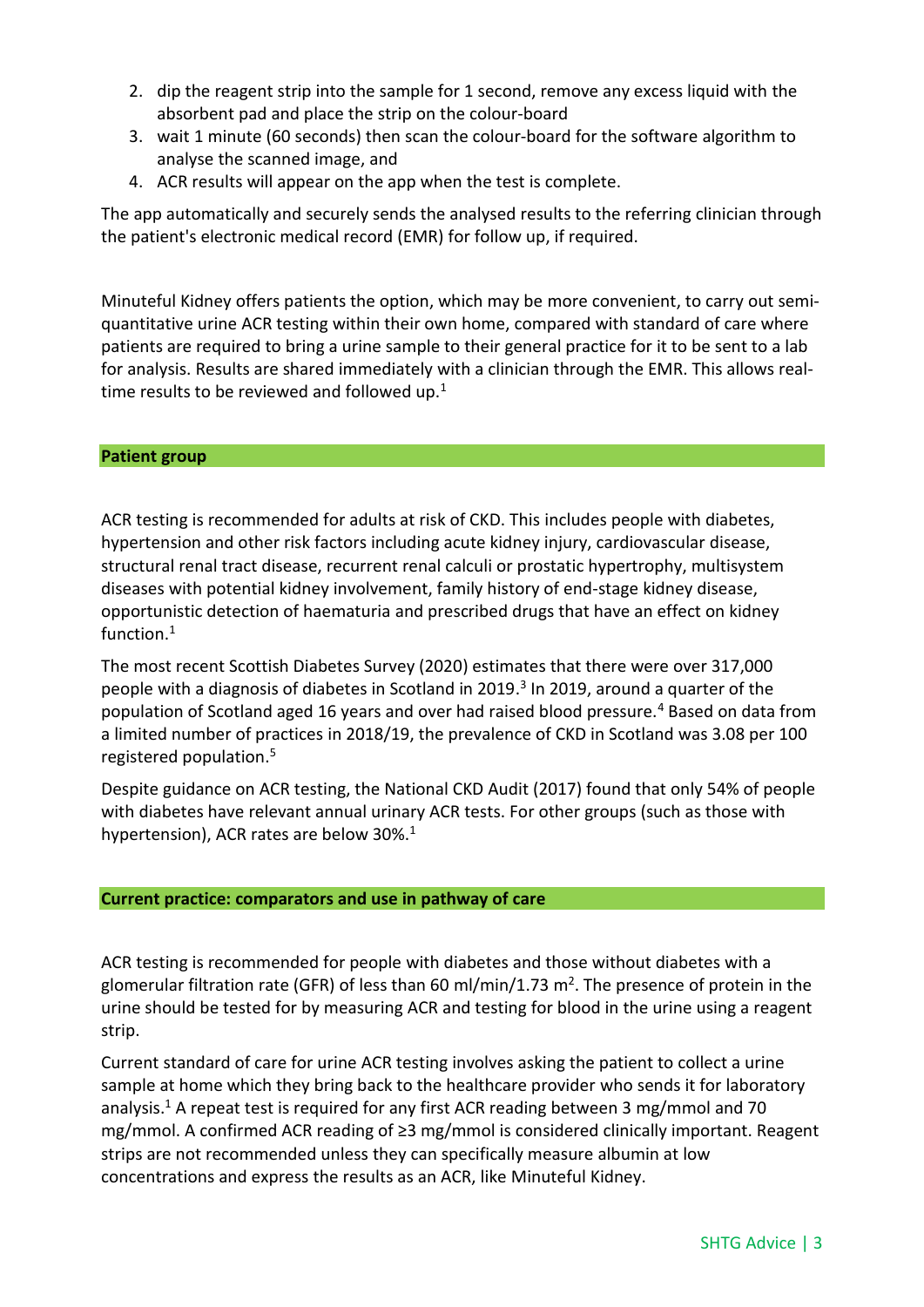The developers intention is that the Minuteful Kidney would be used instead of existing tests to detect microalbuminuria in people with diabetes or high blood pressure who are at risk of kidney disease and have not taken up standard testing in primary care.<sup>1</sup>

Many patients in these at risk groups will require monitoring of blood pressure so either a visit to the primary care setting is still necessary or home blood pressure monitoring must also be in place.

#### **Product performance and cost implications: published data**

A single arm observational study conducted in a large GP partnership in NHS England evaluated the uptake and use of Minuteful Kidney. Data from this evaluation was used to develop a costconsequence analysis. 6

People with diabetes (n=2,196) who had not had an ACR measurement reported in the previous 18 months were identified and contacted to secure their verbal consent to have a test sent to their home and receive a text message linking them to the Minuteful Kidney app. Of these, 695 (32%) agreed and entered the home testing protocol. Reasons for not taking part in the study included; not owning a smartphone (35%), lack of confidence with digital technology or self testing (16%), having just provided a sample or already having an appointment booked (11%) and concerns about information security (2%).

Of those sent a test, 499 (72%) completed it and returned a result within one month. In a survey of this group to which 170 (34%) patients responded, 92% of people found the test easy or very easy to use with only 1% finding it difficult or very difficult to use. Only 3% said they preferred testing at the GP surgery.

A cost-consequence model compared home ACR self testing plus standard care with standard care in people with diabetes. A lifetime time horizon was applied with primary and secondary care costs (2017/18 prices) being discounted at 3.5% per year.<sup>7</sup>

The main assumptions in the model base case were:

- patients who were non-compliant with testing continued to be non-compliant
- <sup>32%</sup> of patients non-compliant with standard testing would consent for home testing
- **the rate of home testing in those consenting to it remained at 72%**
- the sensitivity of all testing was 87% and specificity was 88%
- **the prevalence of albuminuria was 20%**
- 100% of patients with albuminuria develop CKD
- <sup>2</sup> 29% of all patients would present with symptoms of CKD each year
- patients with CKD are assumed to receive treatment, and
- treatment for CKD slows progression to ESRD and reduces associated cardiovascular complications including stroke or myocardial infarction.

Costs included:

- **•** administrative time for booking follow-up appointments relating to abnormal test results
- **GP time for reviewing test results with patients**
- annual treatment costs for patients with CKD, and
- **direct costs of ESRD including dialysis and transplant.**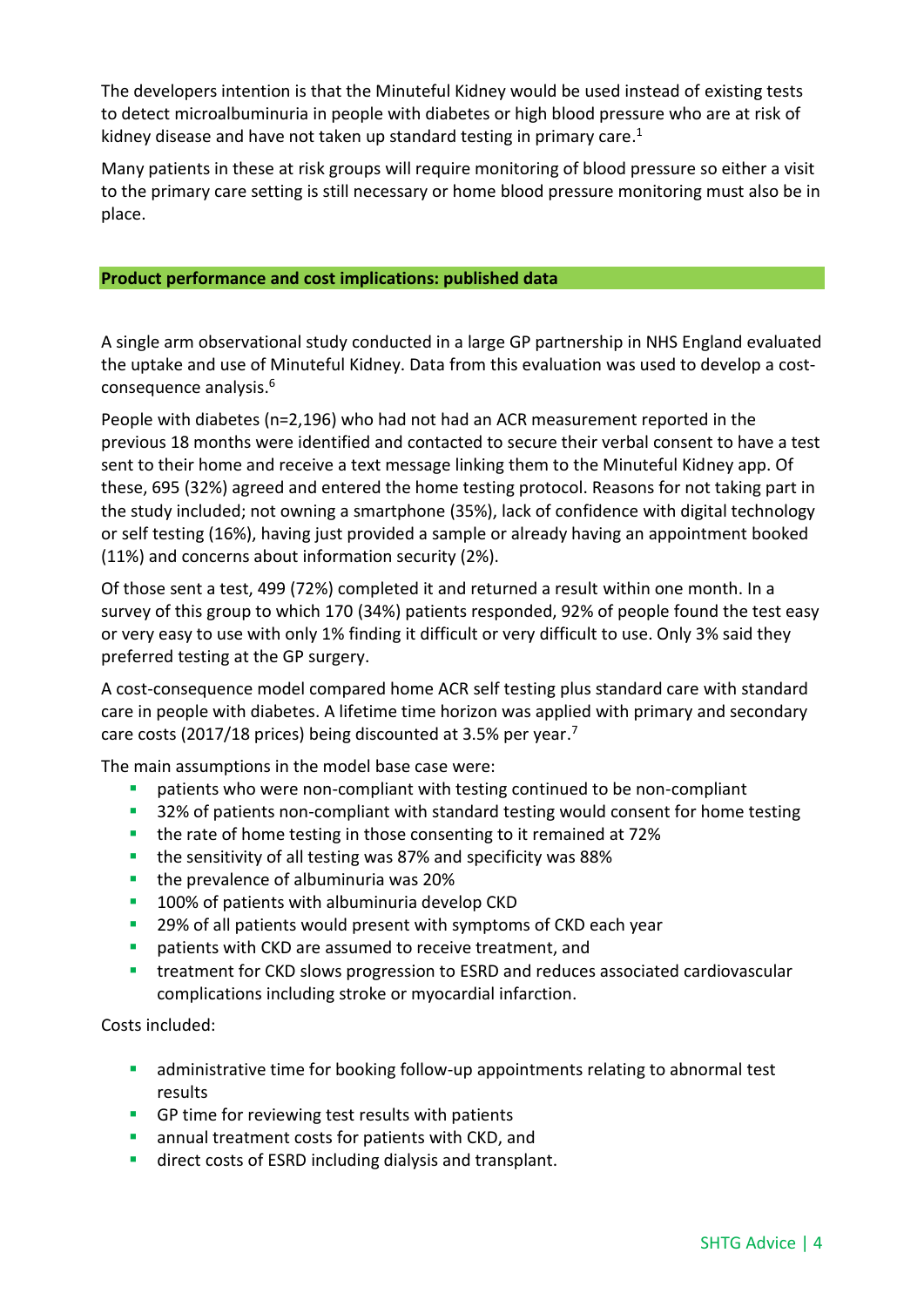The total cost of the home testing kit was £11 whilst the total cost of the standard care semiquantitative test was £5.

The average per patient costs in the base case model were £49,172 for self testing and £51,180 for standard care. This cost saving of £2,008 over a lifetime was as a result of increased rate of CKD diagnosis and reduced progression to ESRD. The direction of findings was robust to two scenarios. The cost saving was reduced to £619 per patient if patients who were non-compliant reverted to average compliance rate (54%, based on National CKD Audit) after the first year. If the diagnostic accuracy of the home testing was based on the lowest measures in the literature and the standard testing set to the highest level in the literature, the lifetime cost saving was reduced to £1, 851 per person.

#### **Product performance and cost implications: implementation data**

A mixed methods evaluation of implementation of Minuteful Kidney across nine primary care practices in the Leeds and Bradford area was reported in June 2021.<sup>8</sup> The evaluation was conducted by York Health Economics Consortium and included data on uptake of the service, patient and staff views and analysis of costs.

Implementation of the service began in autumn 2020 and data collection for the evaluation ended in March 2021.

There were 2,020 patients with diabetes who had been identified by the practices as not having had an ACR test in the past 12 months and who consented to have their details passed to the developers (Healthy.io). Based on information from seven of the nine practices, this represents 91% of the total eligible population. From this group of patients, 80% (1,622) were successfully contacted by Healthy.io and 72% (1,163) of those contacted agreed to be sent a test kit. The most common reason for declining was not having a smartphone (41%). Around 26% of those declining the offer preferred to take, were planning to take or had recently taken a urine sample to their GP. Of the patients who agreed to participate, 87% (1,012) completed the test. This represents approximately 46% of all eligible patients.

A comparison was made between the characteristics of patients declining to participate following contact with Healthy.io (n=459) and a subgroup of those agreeing to participate (n=513) who consented for their individual data to be used. There was a significant difference in the distribution of age, sex and index of multiple deprivation (IMD) decile between the participating groups when compared with those who declined. There was a greater proportion of males (59%) in the participating group than in the declining group (52%). Females represented a greater proportion of those in the declining group (48%) when compared with the participating group (41%). The younger age ranges were more represented in the participating group compared with the declining group. There was a lower proportion of people from IMD decile 1 (most deprived) and a higher proportion of people from IMD decile 5 in the participating group compared with those declining. The likelihood of performing the test following agreement to participate was not significantly associated with age, sex or IMD decile.

Of the 1,012 patients who completed the home test, 23% (235) had an abnormal result (ACR ≥3.4 mg/mmol). Of this group, 77 (33%) patients had a high abnormal result (ACR >33.9 mg/mmol). There was no significant association between the level of deprivation and the likelihood of an abnormal test result (p=0.23).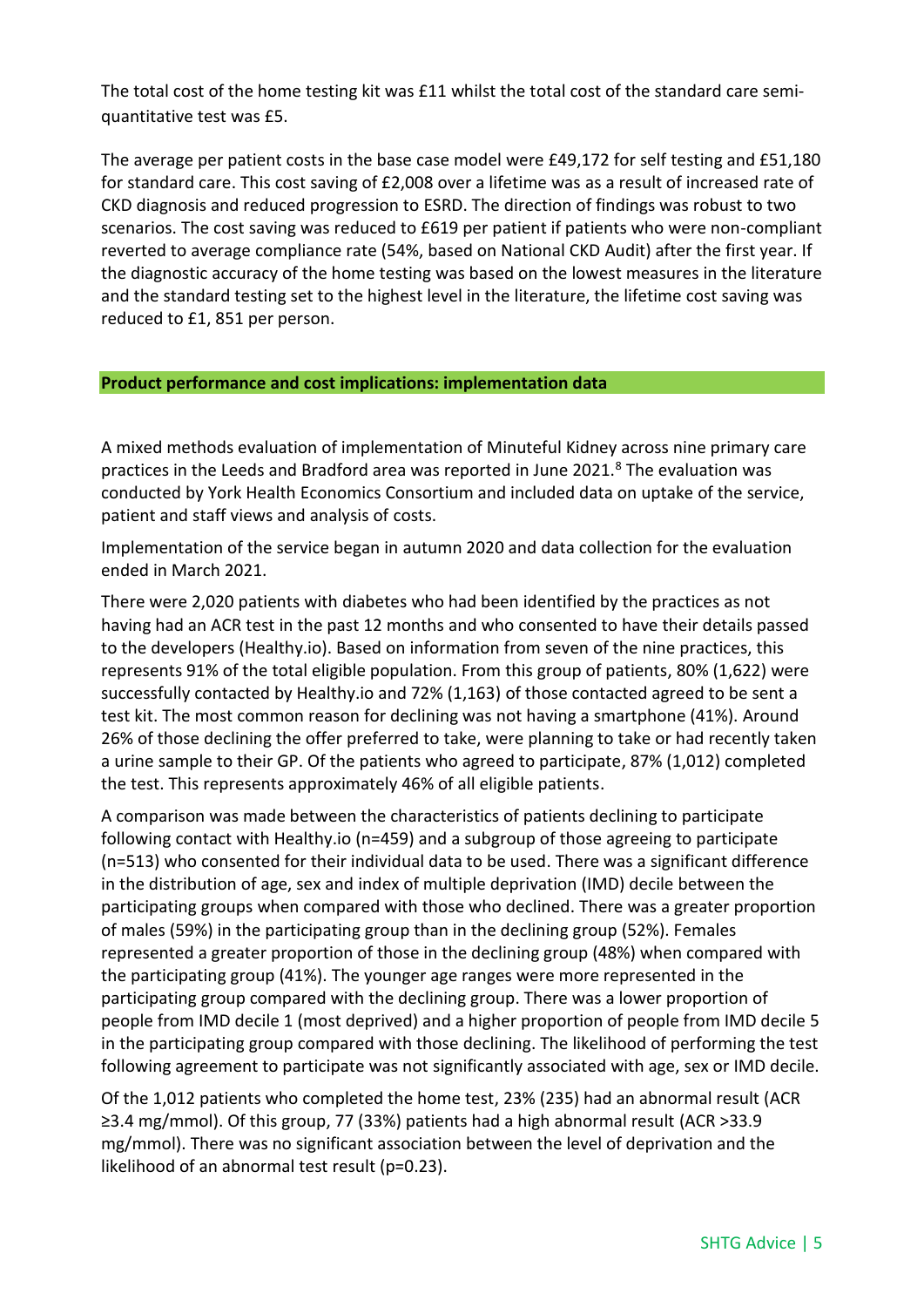Amongst patients who completed the test and sent feedback using a satisfaction questionnaire within the app (n=742), 95% found the ACR home-based urine test either easy or very easy to use, with only nine patients (1.2%) noting it to be difficult or very difficult to use. Ninety five per cent of respondents reported having no problems using the device. 76% (565) expressed a preference for home testing and over 90% of respondents gave a high score (≥7 out of 10) expressing strong likelihood of recommending the test to a friend or colleague.

Staff from five of the nine practices responded to an online survey. There were six respondents; three GPs and three managerial staff. Five of the six respondents thought that it had been quite easy to implement the digital home ACR testing in their practice, with one (a practice manager) reporting that it had been quite difficult. All respondents considered that the home test would increase uptake of ACR testing. Four of the six respondents recorded that their involvement in the implementation had improved their understanding of CKD management. Issues raised in open comments included:

- $\blacksquare$  time investment in setting up systems
- **E** implications of subsequent workload following up on abnormal tests results
- **F** raises profile of important test, and
- **intervention does not reach and is not suitable for all patients.**

The cost-consequence model described in the published evidence section above was applied to data from the evaluation to examine the impact on costs and outcomes. The total cost of home testing was £14.50 per patient compared with the standard test cost of £5.42. The number of patients entering the model was 2,020, average age 58 and adherence with home ACR testing was set at 50% of those who consented to be contacted by Healthy.io. The comparative costs over a range of time horizons is displayed in *Table 1.* The economic modelling estimated the cost savings over the patients' lifetime to be around £1,262. Savings remained in scenario analyses exploring the effect of 15% of those non-adherent to standard care becoming adherent. Lifetime incremental cost saving was £849 per patient. The cost savings derive from an estimated increase in the total number of CKD diagnoses and a consequent reduction in future cases of ESRD.

The model incorporates the assumption that abnormal tests are followed up and appropriate treatment is commenced such that reduction in cases of ESRD is achieved.

|                        | <b>Home ACR Testing</b> | <b>Standard Care</b> | Incremental   |
|------------------------|-------------------------|----------------------|---------------|
| 1 Year time horizon    |                         |                      |               |
| Costs per patient      | £491                    | £493                 | $-E2$         |
| Total costs per cohort | £991,785                | £996,139             | $-£4,354$     |
| 5 year time horizon    |                         |                      |               |
| Costs per patient      | £5,067                  | £5,392               | $-E325$       |
| Total costs per cohort | £10,235,152             | £10,892,154          | $-£657,001$   |
| 10 year time horizon   |                         |                      |               |
|                        |                         |                      |               |
| Costs per patient      | £14.069                 | £14,878              | $-E808$       |
| Total costs per cohort | £28,420,357             | £30,052,945          | $-£1,632,589$ |
| Lifetime time horizon  |                         |                      |               |

#### Table 1: costs over different time horizons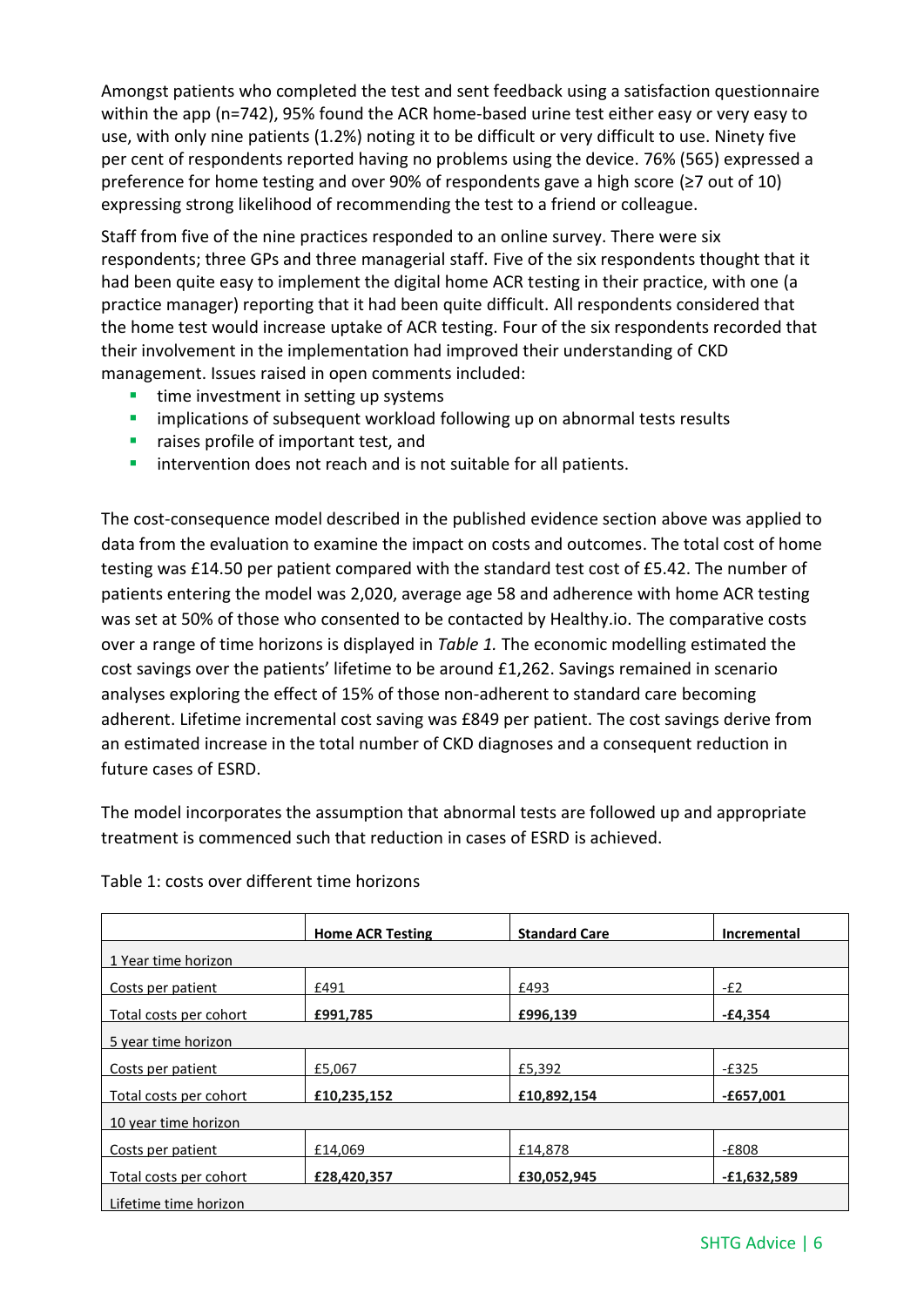| Costs per patient      | £37.994     | £39.256     | £1.262<br>$-+$ |
|------------------------|-------------|-------------|----------------|
| Total costs per cohort | £76,748,340 | £79,296,607 | -£2,548,267    |

A Nuffield Trust evaluation of Minuteful Kidney implementation in primary care was conducted as part of a project (Care City) to test digital health innovations within three east London GP practices between March 2020 and July 2020.<sup>9</sup>

There were 811 eligible patients diagnosed with type 1 or type 2 diabetes who had not undertaken an ACR test in the previous 12 months. Of these, 712 were contacted about the home test. Consent was received from 508 patients and 369 (72.6%) completed the test. The proportion of people accepting and consenting to the test decreased as age increased. The main reasons cited for declining the test were that they did not have a smartphone (34%) or would rather bring a sample to the surgery (19%). Abnormal or high abnormal findings were identified in 91 patients (25%).

Ninety eight percent of respondents to a user satisfaction survey (260/369) expressed that they found the test easy or very easy to use and the majority (90%) reported that they preferred home testing.

Implementation staff reported that a few patients had found the kit and/or app complicated to use and several patients had contacted practice staff for support with downloading the app or reported needing support from family or friends.

The total cost of implementing the ACR test was £8,687. This included the home test cost of £12 per patient which covers all activity related to setting up, implementing and delivering the pathway. Additional costs of administration and following up abnormal results brought the per patient cost to £17. It was noted that implementation of the Minuteful Kidney test required little support from the Care City team, with the developers (Healthy. io) responsible for contacting the eligible patients to introduce the app and testing kit, providing information and supporting the download, as well as posting the kits to patients.

Practice staff viewed the test positively in terms of helping them meet their local and national diabetes targets and ensuring that patients received appropriate care.

Staff commented on the potential impact of the COVID-19 pandemic on the implementation with one person suggesting that patients may have had greater access to assistance from friends and family members to help them conduct the test than usual times and another suggesting that the pandemic meant reduced capacity of staff to follow up abnormal results.

One of the findings of the study was a need to consider how best to inform patients that the test company will be contacting them. Despite receiving a text message from their practice several patients called the practice to ensure the contact they received was legitimate.

The greatest challenge to implementation was around engaging patients for follow up of abnormal tests.

A project to implement Minuteful Kidney across a primary care network in Dorset ran for 12 weeks in 2020. GP practices identified 1,483 patients with diabetes who had not had an ACR finding recorded in the previous 12 months (Personal Communication, D Brand, Healthy.io. 15 October 2021). It is unclear how many agreed to have contact with Healthy.io but of 1,214 successfully contacted by the company, 78% (968) agreed to have a kit sent to their home. Of those sent the kit, 89% (865) performed the home test with 207 (24%) recording a positive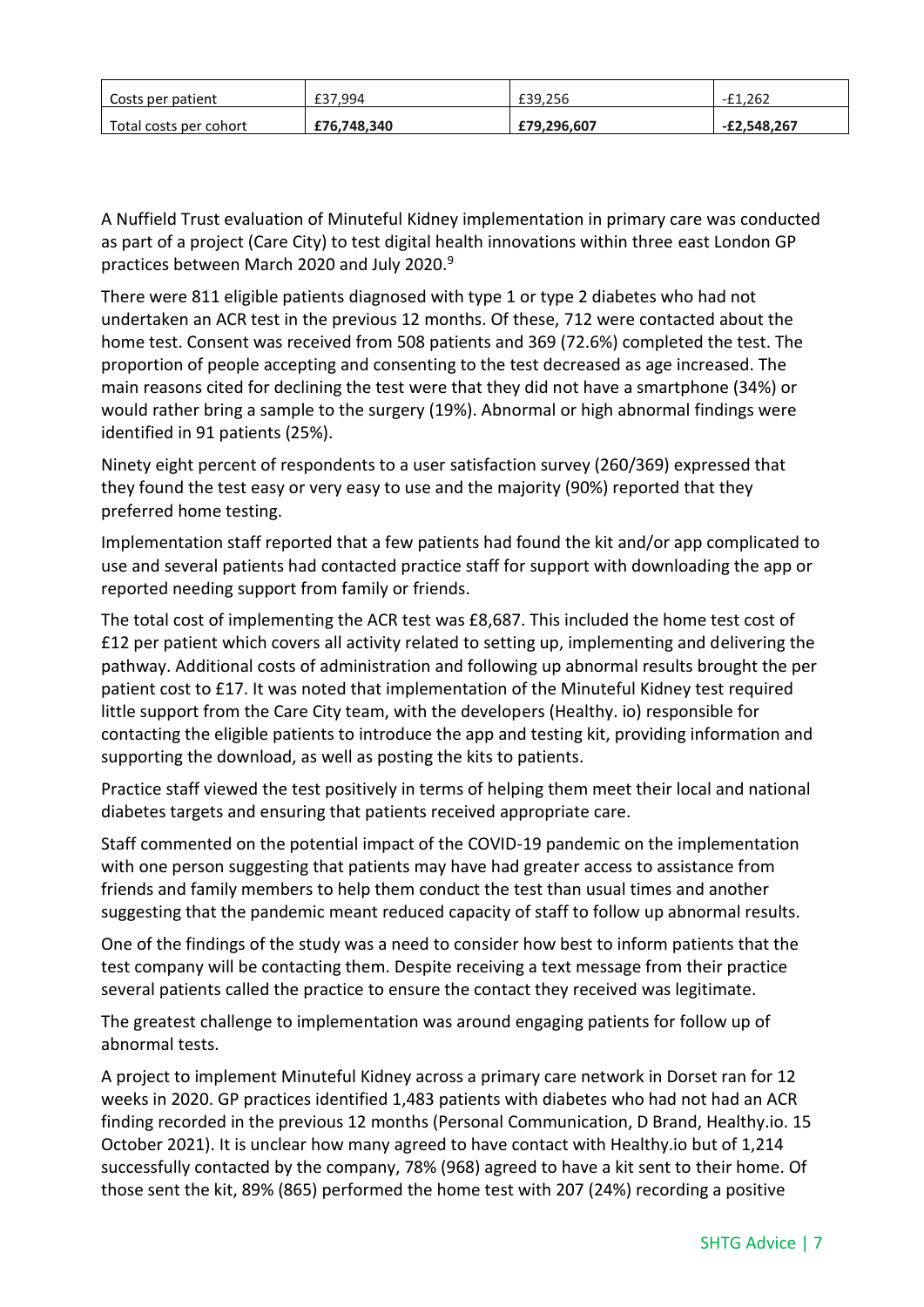result. Of those using the test 80% completed a survey with 94% noting the test to be easy or very easy to use and 84% stating a preference for home testing.

An audit was conducted around follow up of positive tests. Few details of how and when the audit was conducted were available but the findings may have important implications for the cost effectiveness of the technology since it relies on reducing cases of ESRD and the comorbidities associated with the later stages of CKD. Learning points from the audit included:

- **Minuteful Kidney testing needs to be embedded within existing practice systems with** named clinical or administrative staff responsible for follow up
- obtaining and managing follow-up urine samples from patients with a positive home test can be challenging and requires robust processes integrated with laboratory systems
- results of follow-up tests need to be acted upon with appropriate communication with patients, and referral and treatment where necessary, and
- liaison with renal and diabetes teams to ensure practice staff have training in the importance of kidney screening and management CKD is advisable.

#### **Equality considerations**

The reliance of this technology on patients having a smartphone and being confident and competent in using the app may mean that particular groups of patients are disadvantaged. In addition, those with poor manual dexterity (including that associated with diabetic neuropathy), or visual or auditory impairment may find the system difficult to use. Patients whose first language is not English may experience difficulties using the test unless translations are made available.

#### **Recommendations for research**

Research focus should be on the extent to which the follow up of abnormal home tests translates into long term health benefits for patients. This would include quantifying the patient journey in terms of the proportion of tests accurately followed up, and the proportion of patients participating in ongoing monitoring, receiving appropriate treatment or being offered referral to secondary care.

Qualitative exploration of patients' experience of receiving an abnormal test result at home should also be explored.

#### **Conclusions**

Minuteful Kidney provides an option for patients at risk of CKD who are overdue for an ACR measurement to conduct the test at home. Patients who consent to participate generally find the test to be convenient and easy to use and most prefer home testing. There is potential for the technology to reduce healthcare costs if follow up and treatment of patients with abnormal results is completed such that rates of CKD can be reduced and numbers of patients experiencing ESRD minimised. The main risk from using the technology is that abnormal findings are not acted upon. Follow up of this seldom reached patient group may be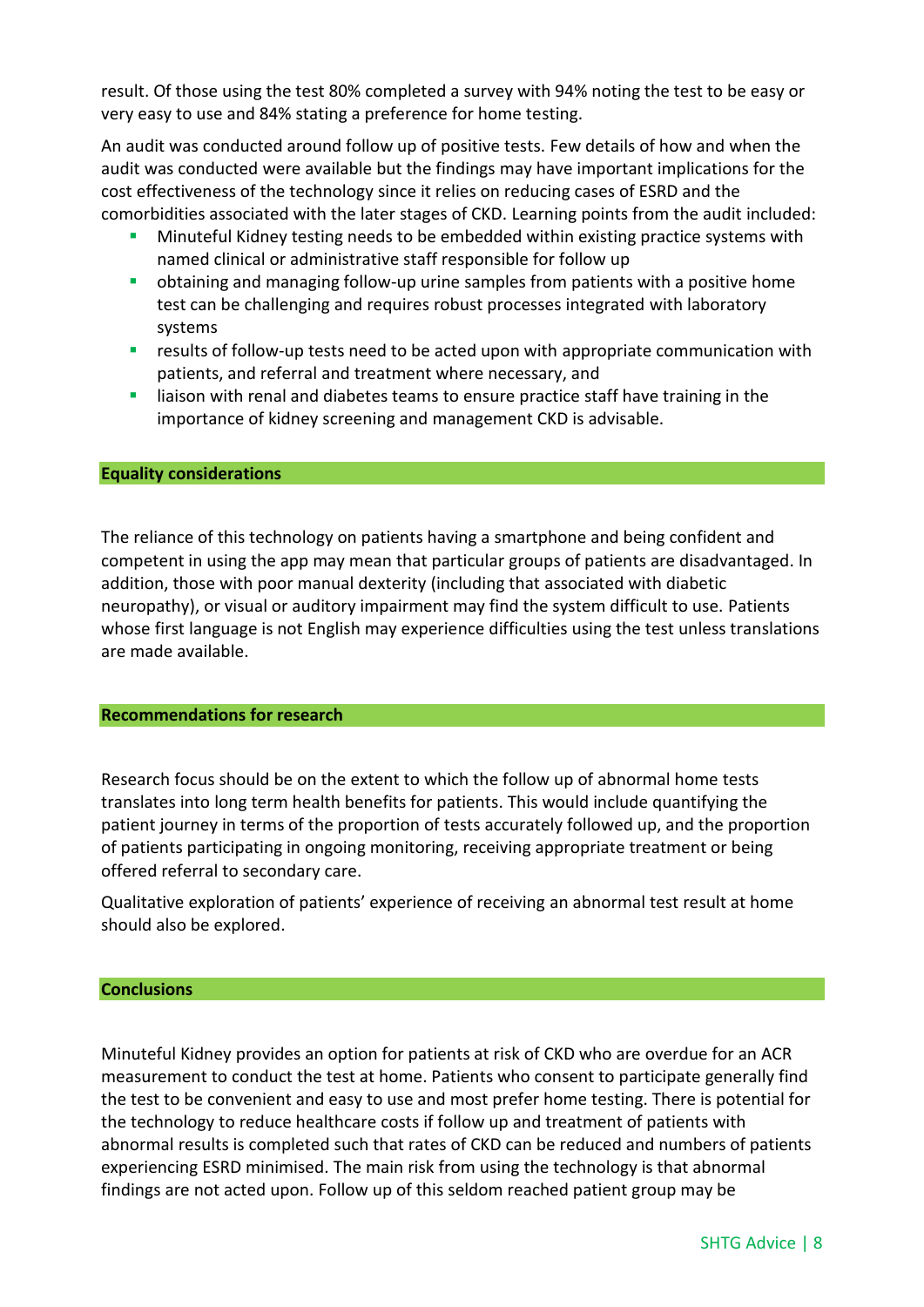challenging and robust tracking of patients with abnormal home ACR test results will be needed to realise potential quality of life benefits and cost savings.

#### **References**

1. National Institute for Health and Care Excellence. Healthy.io test for home testing of urine albumin to creatinine ratio [MIB 221]. 2020 [cited 2021 Dec 20]; Available from: [https://www.nice.org.uk/advice/mib221.](https://www.nice.org.uk/advice/mib221)

2. Center for Devices and Radiological Health. K182384. 2019 [cited 2021 Dec 20]; Available from: [https://www.accessdata.fda.gov/cdrh\\_docs/pdf18/K182384.pdf.](https://www.accessdata.fda.gov/cdrh_docs/pdf18/K182384.pdf)

3. Scottish Diabetes Data Group. Scottish Diabetes Survey 2020. 2022 [cited 2022 Mar 08]; Available from[: https://www.diabetesinscotland.org.uk/wp-content/uploads/2022/01/Diabetes-](https://www.diabetesinscotland.org.uk/wp-content/uploads/2022/01/Diabetes-Scottish-Diabetes-Survey-2020.pdf)[Scottish-Diabetes-Survey-2020.pdf.](https://www.diabetesinscotland.org.uk/wp-content/uploads/2022/01/Diabetes-Scottish-Diabetes-Survey-2020.pdf)

4. Scottish Public Health Observatory. High Blood Pressure: key points. 2021 [cited 2021 Dec 20]; Available from[: https://www.scotpho.org.uk/clinical-risk-factors/high-blood-pressure/key-points/.](https://www.scotpho.org.uk/clinical-risk-factors/high-blood-pressure/key-points/)

5. Scottish Public Health Observatory. Kidney disease: Scottish data. 2020 [cited 2021 Dec 20]; Available from[: https://www.scotpho.org.uk/health-wellbeing-and-disease/kidney-](https://www.scotpho.org.uk/health-wellbeing-and-disease/kidney-disease/data/scottish-data/)

#### [disease/data/scottish-data/.](https://www.scotpho.org.uk/health-wellbeing-and-disease/kidney-disease/data/scottish-data/)

6. Shore J, Green M, Hardy A, Livesey D. The compliance and cost-effectiveness of smartphone urinalysis albumin screening for people with diabetes in England. Expert Rev Pharmacoecon Outcomes Res. 2020;20(4):387-95.

7. York Health Economics Consortium. Time Horizon. 2016 [cited 2022 Mar 17]; Available from: [https://yhec.co.uk/glossary/time-horizon/.](https://yhec.co.uk/glossary/time-horizon/)

8. York Health Economics Consortium. Healthy.io ACR Service for People with Diabetes: Final Report. 2021.

9. Sherlaw Johnson C CN, Hutchings R, Oung C. Rolewicz L, Elias L et al,. Evaluation of the Care City Wave 2 test bed: Final report. 2021 [cited 2021 Dec 20]; Available from:

[https://www.nuffieldtrust.org.uk/files/2021-05/care-city-full-evaluation-report-web.pdf.](https://www.nuffieldtrust.org.uk/files/2021-05/care-city-full-evaluation-report-web.pdf)

#### **Acknowledgement of professional commentators, patient organisations and fact checking**

Expert commentary was provided by:

- A Consultant paediatric nephrologist, NHSScotland
- A Consultant nephrologist, Scottish Renal Society, NHSScotland
- A Deputy Local Area Appraiser (GP), NHSScotland
- A Pharmacist, NHSScotland
- A Primary Care Lead for Diabetes MCNs (GP), NHSScotland
- A Professor of Nephrology (GP), NHSScotland
- Diabetes Scotland
- National Kidney Federation

Fact checking was conducted by the Regional Commercial Manager for healthy.io

Declarations of interests were obtained from expert commentators.